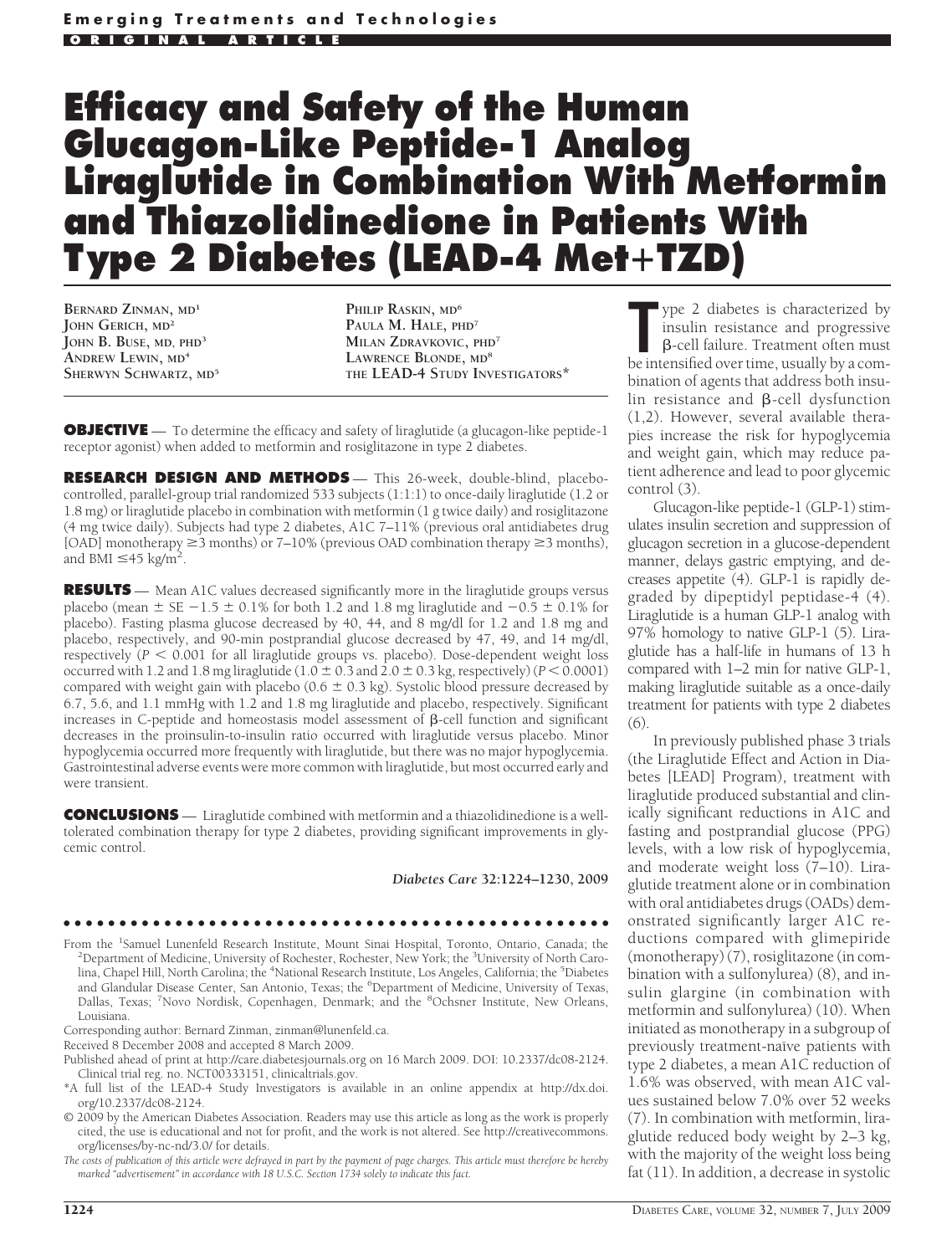blood pressure (SBP) has been previously demonstrated (7–10). No major hypoglycemic events occurred during the randomized treatment period when liraglutide was used as monotherapy or with metformin (7,9). The current study investigated liraglutide treatment in combination with metformin and a thiazolidinedione (TZD) (rosiglitazone) as part of the LEAD program. These three glucose-lowering agents are of particular interest, as they have complementary modes of action and are not generally associated with increased risk of hypoglycemia.

# **RESEARCH DESIGN AND**

**METHODS** — Subjects with type 2 diabetes were screened and enrolled if they were aged 18–80 years, had A1C between 7 and 11% (prestudy OAD monotherapy for  $\geq$ 3 months) or 7–10% (prestudy combination OAD therapy for  $\geq$ 3 months), and had BMI  $\leq$ 45 kg/m<sup>2</sup>. Subjects who used insulin during the previous 3 months (except short-term treatment) were excluded. The protocol was approved by local institutional review boards, and subjects provided written informed consent before the initiation of any trial-related activities. The study was conducted in accordance with the Declaration of Helsinki and Good Clinical Practice Guidelines (12).

This 26-week, double-blind, randomized, placebo-control, parallel-group, multicenter (96 sites), two-country (U.S. and Canada) trial randomized subjects (1:1:1) to receive 1.2 or 1.8 mg of once-daily liraglutide (Novo Nordisk, Bagsværd, Denmark) or liraglutide placebo (Novo Nordisk) injected subcutaneously by subjects in combination with metformin and rosiglitazone in all three treatment groups.

Randomization was carried out using a telephone- or Web-based randomization system. Before randomization, eligible subjects underwent a 6- to 9-week metformin and rosiglitazone run-in and dose-titration period. Prior treatment with OADs other than metformin and rosiglitazone were discontinued. Subjects previously treated with pioglitazone underwent rosiglitazone titration (by transferring to the corresponding rosiglitazone dose) or went directly to the maximum dose if they were on the maximum pioglitazone dose. Metformin was started at 500 mg at breakfast and increased weekly by increments of 500 mg to a final dose of 2,000 mg/day (1,000 mg at breakfast and

at the evening meal). Rosiglitazone was started at 4 mg in the morning and increased to 8 mg/day (4 mg in the morning and evening, the highest approved dose in the U.S. and Canada). Subjects who tolerated the final OAD doses and had fasting plasma glucose (FPG) values 135–230 mg/dl (7.5–12.8 mmol/l) after 6 weeks' treatment at the titrated doses were eligible for randomization. At randomization, subjects initiated liraglutide or placebo treatment with  $100 - \mu l$  injections corresponding to a 0.6-mg dose and increased to 1.2 mg/day (200  $\mu$ l injections) after 1 week and then to  $1.8 \text{ mg/day}$  (300  $\mu$ l injections) after an additional week for those randomized to the highest dose. Liraglutide (active or placebo) was injected subcutaneously once daily at any time of the day in the upper arm, abdomen, or thigh using a prefilled pen device. Subjects were encouraged to use liraglutide during the same overall time period. The titration period was followed by a 24 week maintenance period during which the doses of study drugs were to be maintained.

The primary outcome measure was change in A1C from randomization to the end of the study. Secondary end points included changes in body weight; FPG; seven-point plasma glucose profiles; -cell function based on fasting insulin, fasting C-peptide, and fasting proinsulinto-insulin ratio; the homeostasis model assessment (HOMA) for  $\beta$ -cell function (HOMA-B) and insulin resistance (HOMA-IR) (13); and lipids. Laboratory analyses were performed by a central laboratory (MDS Pharma Services in Canada and Switzerland). A1C was assayed by a method certified by the National Glycohemoglobin Standardization Program. Subjects were provided with MediSense Precision Xtra/MediSense Optium glucose meters (Abbott Laboratories, Abbott Park, IL) calibrated to plasma glucose to determine self-measured plasma glucose (SMPG) and were asked to record values in their diaries. The seven-point SMPG profile measurements were performed before and 90 min after meals and at bedtime for 2 consecutive days at weeks 0 (randomization), 12, and 26. Serum insulin and C-peptide values were determined using a chemiluminescence immunoassay, and proinsulin was measured in serum using an enzyme-linked immunosorbent assay.

Safety variables included adverse events, vital signs, electrocardiogram, biochemical and hematology measures, and subject-reported hypoglycemic episodes (plasma glucose <56 mg/dl [3.1mmol/l]). A serious adverse event was defined as an adverse event that resulted in death, hospitalization, disability, or a birth defect; was life threatening; or required medical or surgical intervention to prevent one of the other outcomes. Minor hypoglycemic episodes were defined as those that could be self-treated; major episodes were defined as requiring thirdparty assistance or medical intervention. Nausea was patient reported.

## Statistical analysis

The analysis of efficacy end points was based on the intent-to-treat population, defined as subjects who were exposed to at least one dose of trial product and had one postbaseline measurement of the parameter. Each end point was analyzed using an ANCOVA model with treatment, country, and previous antidiabetes treatment as fixed effects and baseline as the covariate. Missing data were imputed as the last observation carried forward. Sample size calculations were based on showing A1C and body weight differences of 0.5 and 3%, respectively. The combined power (calculated as the product of the marginal powers for A1C and weight) was  $>95\%$ .

Superiority of glycemic control with liraglutide versus comparators was concluded if the upper limit of the two-sided 95% CI for the treatment difference in change in A1C was  $\leq 0\%$ ; equivalence was also tested. The proportion of subjects achieving A1C targets (American Diabetes Association [ADA] target:  $\langle 7\% \rangle$ ; American Association of Clinical Endocrinologists [AACE]/International Diabetes Federation [IDF] target:  $\leq 6.5\%$ ) was compared between treatments using a logistic regression model with treatment and baseline A1C as covariates. CIs for secondary end points were corrected using Dunnett's test. Hypoglycemic episodes were analyzed using a general linear model including treatment as a fixed effect. The significance level was set at *P* 0.05.

**RESULTS** — A total of 821 subjects were enrolled in the study; 533 subjects were randomly assigned to liraglutide or placebo treatment after the metformin plus rosiglitazone run-in period (288 subjects were run-in failures due to FPG values out of range [135–230 mg/dl; 7.5– 12.8 mmol/l] or other reasons). Three subjects were randomized but were with-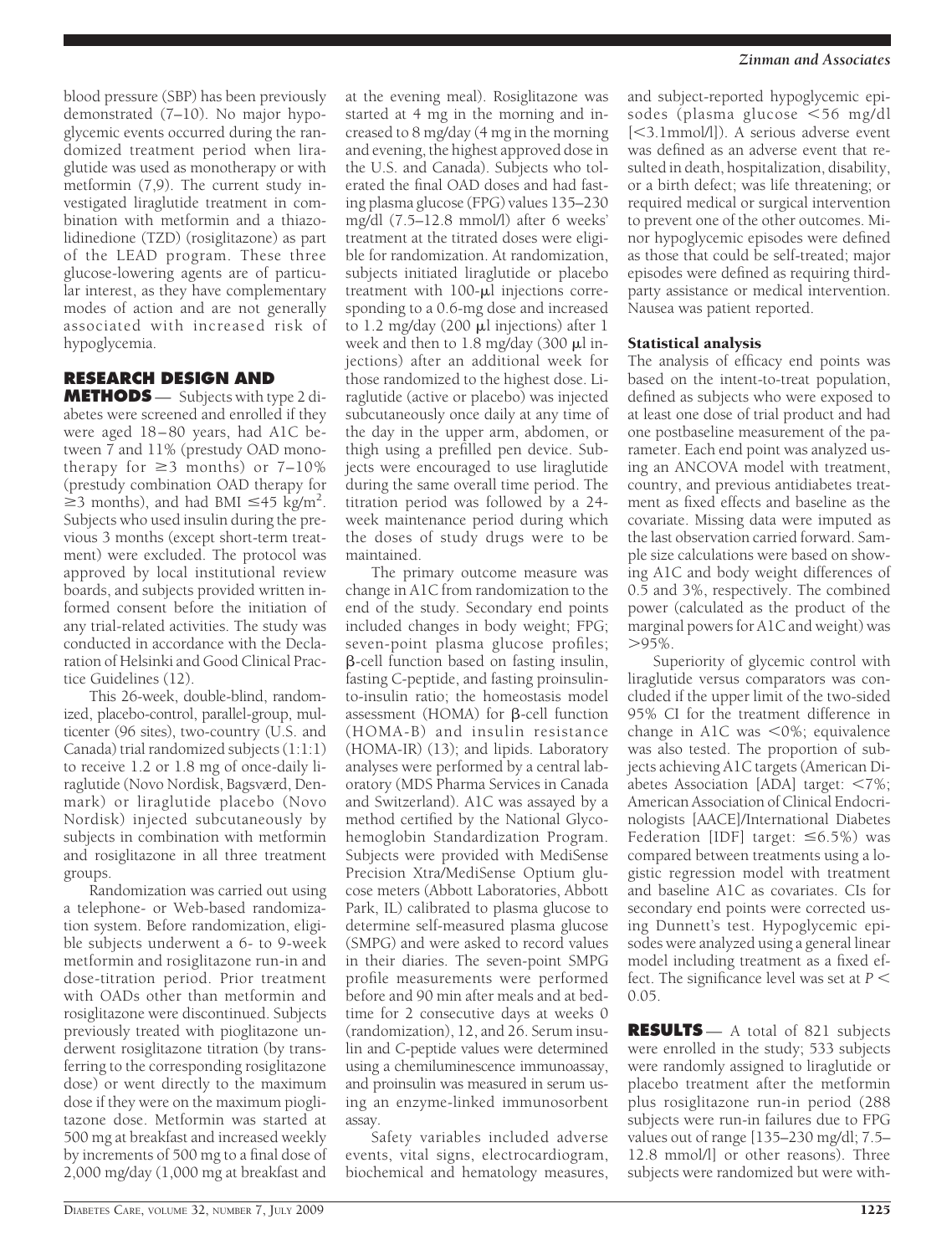### *LEAD-4 study*

#### **Table 1—***Characteristics of randomized population and subject disposition*

|                                    | 1.2 mg Liraglutide            | 1.8 mg Liraglutide            | Placebo                     |
|------------------------------------|-------------------------------|-------------------------------|-----------------------------|
| Sex (%) (men/women)                | 57/43                         | 51/49                         | 62/38                       |
| Age (years)                        | $55 \pm 10$                   | $55 \pm 11$                   | $55 \pm 10$                 |
| Race (%) (A/B/C/I/O)               | 81/15/1/1/2                   | 83/10/3/1/3                   | 84/10/2/1/3                 |
| Ethnicity (Hispanic or Latino/not) | 13/87                         | 16/84                         | 16/84                       |
| BMI $(kg/m2)$                      | $33.2 \pm 5.4$                | $33.5 \pm 5.1$                | $33.9 \pm 5.2$              |
| Duration of diabetes (years)       | $9 \pm 6$                     | $9 \pm 6$                     | $9 \pm 6$                   |
| Prestudy OAD treatment             |                               |                               |                             |
| Monotherapy                        | 29(16)                        | 29(16)                        | 32(18)                      |
| Combination therapy                | 149 (84)                      | 149 (84)                      | 145(82)                     |
| AlC $(\%)$                         | $8.5 \pm 1.2$                 | $8.6 \pm 1.2$                 | $8.4 \pm 1.2$               |
| FPG [mg/dl (mmol/l)]               | $182 \pm 43$ (10.1 $\pm$ 2.4) | $185 \pm 43$ (10.3 $\pm$ 2.4) | $180 \pm 47 (10.0 \pm 2.6)$ |
| SBP (mmHg)                         | $129 \pm 14.8$                | $126 \pm 14.2$                | $128 \pm 14.5$              |
| DBP (mmHg)                         | $75.8 \pm 9.0$                | $75.2 \pm 8.4$                | $76.2 \pm 9.2$              |
| Total cholesterol (mmol/l)         | $5.01 \pm 1.33$               | $5.17 \pm 1.43$               | $4.99 \pm 1.34$             |
| LDL cholesterol (mmol/l)           | $2.82 \pm 0.95$               | $2.96 \pm 1.08$               | $2.77 \pm 0.95$             |
| VLDL cholesterol (mmol/l)          | $0.74 \pm 0.38$               | $0.76 \pm 0.38$               | $0.71 \pm 0.36$             |
| HDL cholesterol (mmol/l)           | $1.26 \pm 0.32$               | $1.27 \pm 0.31$               | $1.25 \pm 0.28$             |
| Triglycerides (mmol/l)             | $2.41 \pm 2.24$               | $2.39 \pm 1.88$               | $2.74 \pm 2.80$             |
| Free fatty acids (mmol/l)          | $0.51 \pm 0.22$               | $0.55 \pm 0.27$               | $0.52 \pm 0.34$             |
| Randomized                         | 178                           | 178                           | 177                         |
| Completers                         | 153 (86)                      | 133(75)                       | 121(68)                     |
| Withdrawals                        | 25(14)                        | 45(25)                        | 56 (32)                     |
| Adverse events*                    | 11(6)                         | 27(15)                        | 6(3)                        |
| Nausea/vomiting/diarrhea           | 5(3)                          | 19(11)                        | $\Omega$                    |
| Ineffective therapy                | 3(2)                          | 3(2)                          | 29(16)                      |
| Noncompliance                      | 4(2)                          | 4(2)                          | 5(3)                        |
| Other                              | 7(4)                          | 11(6)                         | 16(9)                       |

Data are means  $\pm$  SD or *n* (%) unless otherwise indicated. \*The adverse events row includes nausea/vomiting/diarrhea. A, Asian; B, black; C, Caucasian; I, American Indian; O, other.

drawn before receiving the study drug. Baseline characteristics were balanced across treatment groups (Table 1). The majority (83%) of the randomized subjects were treated with two or more OADs before the study.

# **Efficacy**

At the end of the study, the mean A1C values for the overall population decreased by (means  $\pm$  SE) 1.5  $\pm$  0.1% for both 1.2 and 1.8 mg/day liraglutide groups and  $0.5 \pm 0.1\%$  for the placebo group. Liraglutide-treated subjects had superior glycemic control compared with those in the placebo group (liraglutide 1.2 mg/day vs. placebo: —0.9% [95% CI  $-1.1$  to  $-0.8$ ] and liraglutide 1.8 mg/day vs. placebo:  $-1.1\%$   $[-1.1$  to  $-0.8]$ ). Within the first 12 weeks of the study, mean A1C values decreased from baseline for the liraglutide-treated groups and thereafter remained steady throughout the trial (Fig. 1*A*).

A logistic regression analysis demonstrated that a significantly greater percentage of subjects in both of the liraglutide

groups achieved the ADA and AACE/IDF A1C goals compared with placebo (*P* 0.0001 for all comparisons of liraglutide to placebo for both A1C goals) (Fig. 1*B*). At the end of the study, 57.5 and 53.7% of subjects in the 1.2 and 1.8 mg liraglutide/ day groups, respectively, had an A1C  $<$ 7%, compared with 28.1% in the placebo group, with 37.3 and 36.2%, respectively, reaching  $\leq 6.5\%$  compared with 14.4% with placebo.

FPG values decreased within 2 weeks of randomization with liraglutide, remaining relatively stable thereafter, while with placebo, smaller decreases occurred (Fig. 1*C*). End-of-study FPG values were 139  $\pm$  49 mg/dl (7.7  $\pm$  2.7 mmol/l),  $137 \pm 41$  mg/dl (7.6  $\pm$  2.3 mmol/l), and  $171 \pm 54$  mg/dl (9.5  $\pm$  3.0 mmol/l) in the 1.2 and 1.8 mg liraglutide/day and placebo groups, respectively. The decreases in FPG from baseline for the liraglutide groups  $(-40 \text{ mg/dl} [-2.2 \text{ mmol/l}]$  and -44 mg/dl [-2.4 mmol/l] for 1.2 and 1.8 mg liraglutide/day groups, respectively) were significantly greater than the de $c$ rease observed in the placebo group  $(-8)$ mg/dl [-0.4 mmol/l], *P* 0.0001).

Mean 90-min PPG (mean of three meals), from self-monitored seven-point plasma glucose measurements at the end of the study, decreased from baseline in all treatment groups by -47 mg/dl (2.6  $mmol/l$ ) for 1.2 mg liraglutide/day,  $-49$ mg/dl (2.7 mmol/l) for 1.8 mg liraglutide/ day, and -14 mg/dl (0.8 mmol/l) for pla $cebo (P < 0.001$  comparisons of all liraglutide groups to placebo). The postprandial increment (postmeal value minus premeal) was significantly reduced over breakfast with liraglutide treatment  $(-16, -14, \text{ and } -5 \text{ mg/dl} [-0.9, -0.8,$  $-0.3$  mmol/l], respectively;  $P < 0.05$  for both liraglutide treatment groups vs. placebo) but not for lunch and dinner.

Mean change in body weight over time is shown in Fig. 1*D*. Weight loss was observed in the liraglutide-treated groups ([means  $\pm$  SE] 1.0  $\pm$  0.3 and 2.0  $\pm$  0.3 kg from baseline for 1.2 and 1.8 mg liraglutide/day groups, respectively) and was significantly different  $(P < 0.0001)$  from the weight gain in the placebo group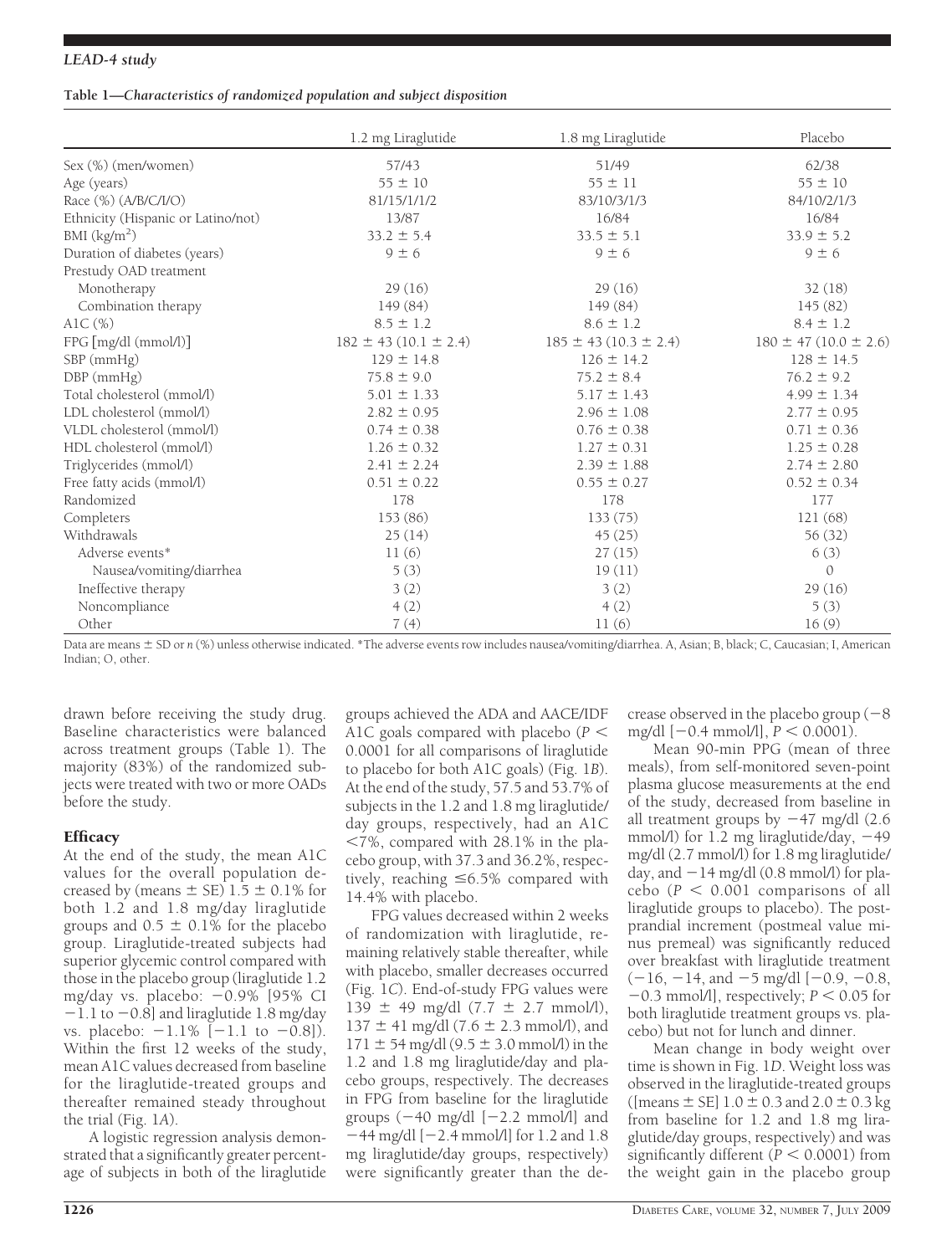

Figure 1—A*: A1C over time for the study population.* B*: Percentage of subjects achieving ADA and AACE/IDF A1C goals at the end of the study.* C*: FPG values over time.* D*: Change in body weight over time.* E*: SBP over time.* F*: Percentage of subjects with nausea by week. Data are intent to treat, last observation carried forward for all postbaseline values, with the exception of* F*, which is data from the safety analysis set. Error bars shown in* A, C, D, and E are  $2 \times SE$ . \*\* $P = 0.0009$ ; \*\*\* $P < 0.0001$ .

 $(0.6 \pm 0.3 \text{ kg})$ . The weight loss in the 1.8 mg liraglutide/day group was significantly greater than the 1.2 mg liraglutide/ day group ( $P = 0.011$ ).

The 1.2 and 1.8 mg liraglutide/day groups had significant reductions in mean SBP compared with the placebo group (Table 2) (Fig. 1*E*) (placebo-corrected difference: 1.2 mg liraglutide/day: -5.6 mmHg,  $P < 0.0001$ ; 1.8 mg liraglutide/ day:  $-4.5$ mmHg,  $P = 0.0009$ ). There were no significant differences between

treatment groups in diastolic blood pressure (DBP). Minor, but statistically significant, increases in pulse rate were observed in the liraglutide-treated groups versus placebo (2 and 3 bpm for 1.2 mg  $(P = 0.0071)$  and 1.8 mg liraglutide  $(P =$ 0.0001), respectively) with a decrease of 0.5 bpm for placebo. Changes in lipids from baseline are presented in Table 2 showing that free fatty acid values decreased with liraglutide treatment as compared with an increase with placebo, and LDL cholesterol and triglycerides decreased significantly more in the 1.2 mg liraglutide group than in the placebo group.

The decreases in the proinsulin-toinsulin ratio from baseline (baseline of 0.4 across all groups) for the liraglutide groups were significant  $(P < 0.05)$  compared with the placebo group, which increased from baseline (Table 2). The increase in C-peptide was significantly greater in the liraglutide groups (131 and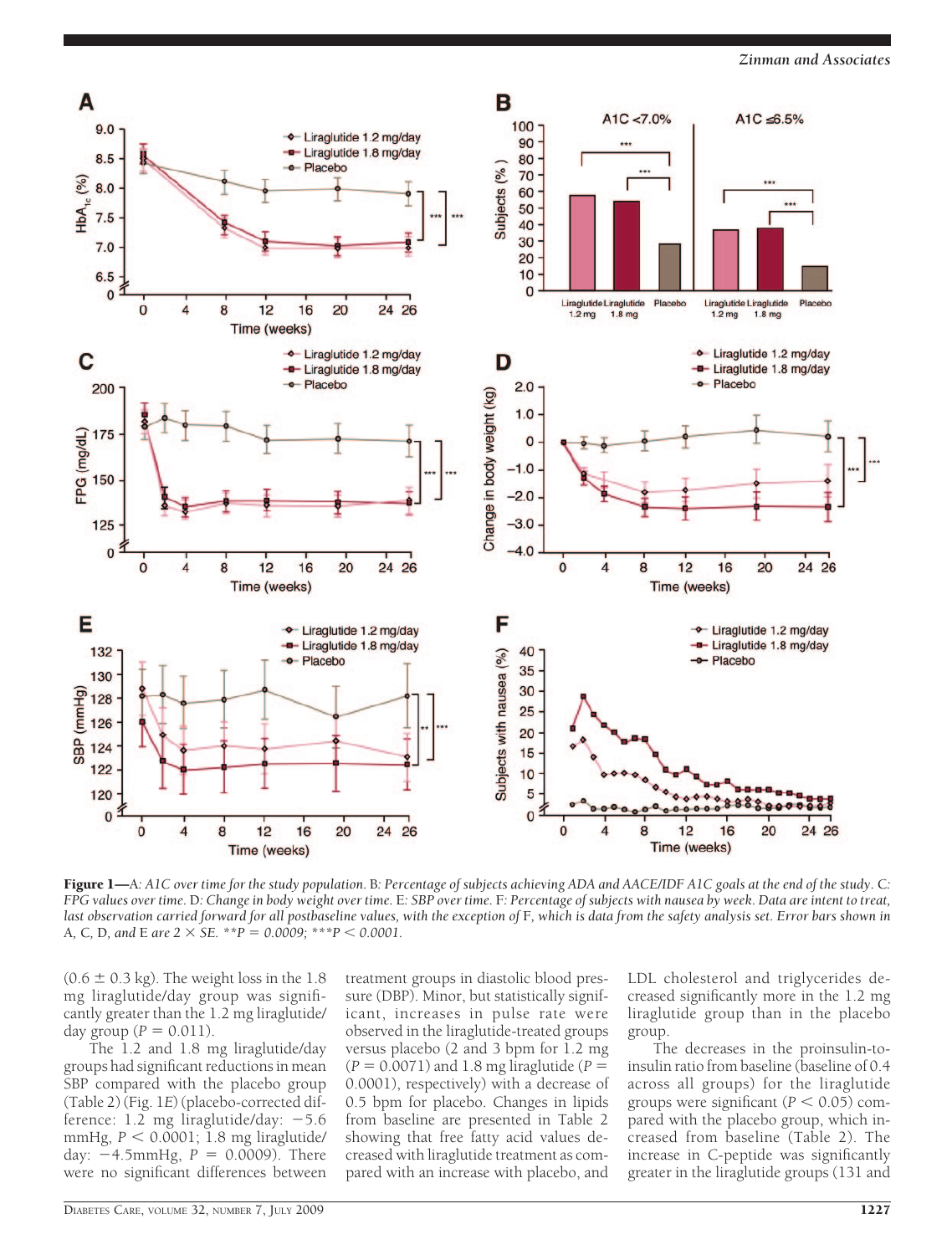#### *LEAD-4 study*

|  | Table 2—Other end points of interest/metabolic intermediates change from baseline to end of study |  |  |
|--|---------------------------------------------------------------------------------------------------|--|--|
|  |                                                                                                   |  |  |
|  |                                                                                                   |  |  |

|                                        | Liraglutide 1.2 mg            | Liraglutide 1.8 mg            | Placebo            |
|----------------------------------------|-------------------------------|-------------------------------|--------------------|
| Blood pressure (mmHg)                  |                               |                               |                    |
| <b>SBP</b>                             | $-6.7 \pm 1.1*$               | $-5.6 \pm 1.1*$               | $-1.1 \pm 1.2$     |
| <b>DBP</b>                             | $-2.3 \pm 0.7$                | $-1.9 \pm 0.7$                | $-0.8 \pm 0.7$     |
| $\beta$ -Cell function                 |                               |                               |                    |
| Insulin (pmol/l)                       | $6.0 \pm 5.8$                 | $5.6 \pm 5.5$                 | $6.8 \pm 6.0$      |
| C-peptide (pmol/l)                     | $131 \pm 32*$                 | $144 \pm 31*$                 | $51 \pm 34$        |
| Proinsulin-to-insulin ratio            | $-0.029 \pm 0.026*$           | $-0.085 \pm 0.26^*$           | $0.036 \pm 0.029$  |
| $\beta$ -Cell function $(\%)$ (HOMA-B) | $27 \pm 4.4*$                 | $27 \pm 4.2^*$                | $6 \pm 4.5$        |
| Insulin resistance (HOMA-IR)           | $-0.6 \pm 0.3$                | $-0.7 \pm 0.3$                | $-0.3 \pm 0.3$     |
| Proinsulin-to-C-peptide ratio          | $-0.007 \pm 0.001*$           | $-0.008 \pm 0.001*$           | $-0.002 \pm 0.001$ |
| Fasting glucagon (pg/ml)               | $-5.9 \pm 2.9$                | $-6.7 \pm 2.8$                | $-0.4 \pm 3.0$     |
| Lipids                                 |                               |                               |                    |
| Total cholesterol (mmol/l)             | $-0.21 \pm 0.9$               | $-0.20 \pm 0.09$              | $-0.02 \pm 0.10$   |
| LDL cholesterol (mmol/l)               | $-0.28 \pm 0.07*$             | $-0.23 \pm 0.07$              | $-0.10 \pm 0.07$   |
| VLDL cholesterol (mmol/l)              | $0.12 \pm 0.03$               | $0.10 \pm 0.03$               | $0.11 \pm 0.03$    |
| HDL cholesterol (mmol/l)               | $-0.03 \pm 0.02$              | $-0.04 \pm 0.02$              | $-0.03 \pm 0.02$   |
| Triglycerides (mmol/l)                 | $-0.38 \pm 0.10^*$            | $-0.32 \pm 0.10$              | $-0.13 \pm 0.11$   |
| Free fatty acids (mmol/l)              | $-0.03 \pm 0.02$ <sup>*</sup> | $-0.05 \pm 0.02$ <sup>*</sup> | $0.02 \pm 0.02$    |

Data are means  $\pm$  SE, unless otherwise noted.  $*P < 0.05$  vs. placebo.

144 pmol/l for 1.2 and 1.8 mg liraglutide, respectively) compared with an increase of 51 pmol/l for placebo  $(P < 0.05$  for comparison of both liraglutide groups to placebo). Both liraglutide treatment groups had significant improvements (increase of 27 absolute percentage points) in HOMA-B for both groups from baseline values of 34 to 37%, respectively, compared with an improvement in the placebo group of 6 absolute percentage points from a baseline of  $40\%$  ( $P < 0.0001$  for both groups vs. placebo). Insulin resistance (measured by HOMA-IR) was reduced in all three treatment groups but was not significantly different between groups. No significant differences in the change-frombaseline of HOMA-IR and fasting insulin and glucagon values were observed between either of the liraglutide groups versus the placebo group (Table 2).

### **Safety**

Gastrointestinal disorders (including nausea, vomiting, and diarrhea) were the most frequently reported adverse events in the liraglutide groups and were reported by 45, 56, and 19% of the subjects in the 1.2 and 1.8 mg liraglutide and placebo groups, respectively. One episode or more of nausea was experienced by 29 and 40% in the 1.2 and 1.8 mg liraglutide groups, respectively, and vomiting was experienced by 7 and 17%, respectively. The majority of nausea was transient, as it occurred in the first 4 weeks of liraglutide treatment (216 events in weeks 1–4 vs.

65 events in weeks 4–26) (Fig. 1*F*). During the first 8 weeks of treatment, 71– 84% of subjects in the liraglutide groups and 98% of subjects in the placebo group reported ≤7 days of nausea. Peripheral edema was reported by 5.1, 1.7, and 8.0% in the 1.2 mg liraglutide, 1.8 mg liraglutide, and placebo groups, respectively.

The percentages of subjects withdrawn because of adverse events were greater in the liraglutide groups than in the placebo group (Table 1). Nausea, vomiting, and/or diarrhea were the gastrointestinal events that lead to the withdrawal of five subjects treated with 1.2 mg liraglutide and 19 subjects treated with 1.8 mg liraglutide (Table 1). Most gastrointestinal adverse events resulting in withdrawal occurred during the first month of therapy. There were no episodes of pancreatitis, and no deaths occurred. Serious adverse events were infrequent (8 subjects [8 total events] for 1.2 mg liraglutide, 7 subjects [10 events] for 1.8 mg liraglutide, and 12 subjects [13 events] for placebo).

Minor hypoglycemia occurred at low incidence  $(9.0, 7.9, \text{and } 5.1\%$  of subjects) resulting in a low rate of reported minor hypoglycemia (0.4. 0.6, and 0.2 events per year) for the 1.2 mg liraglutide, 1.8 mg liraglutide, and placebo groups, respectively. The rate of minor hypoglycemia for the 1.8 mg liraglutide group was significantly higher than placebo  $(P = 0.004)$ . No major hypoglycemic event was reported.

No clinically relevant between-

treatment differences were observed in physical examination findings, laboratory analyses (hematology and biochemistry analyses), electrocardiogram, or ophthalmoscopy. There was no significant treatment effect with 1.8 mg liraglutide versus placebo on calcitonin. Geometric mean– estimated repeated-measurement analysis showed calcitonin levels of 0.89, 0.83, and 0.75 ng/l for 1.2 mg liraglutide, 1.8 mg liraglutide, and placebo, respectively, at the end of the study (all values within the normal range). There was a significant increase for the 1.2 mg liraglutide group versus placebo group ( $\overline{P} = 0.022$ ) but no significant difference with the 1.8 mg liraglutide group. No difference in cardiovascular adverse events was reported between the liraglutide groups and placebo (five events [five subjects] with liraglutide 1.2, three events [three subjects] with liraglutide 1.8, and four events [four subjects] with placebo). There were 4.1 and 6.7% of subjects treated with 1.2 and 1.8 mg liraglutide and positive for liraglutide antibodies at the end of the study (versus none with placebo). Subjects with antibodies did not have an attenuated A1C response.

**CONCLUSIONS** — Liraglutide therapy in combination with metformin and TZD provided significant decreases in A1C, FPG, and PPG with weight loss; decreases in SBP; and a low rate of minor hypoglycemia. In addition, there were indications of improvement in  $\beta$ -cell func-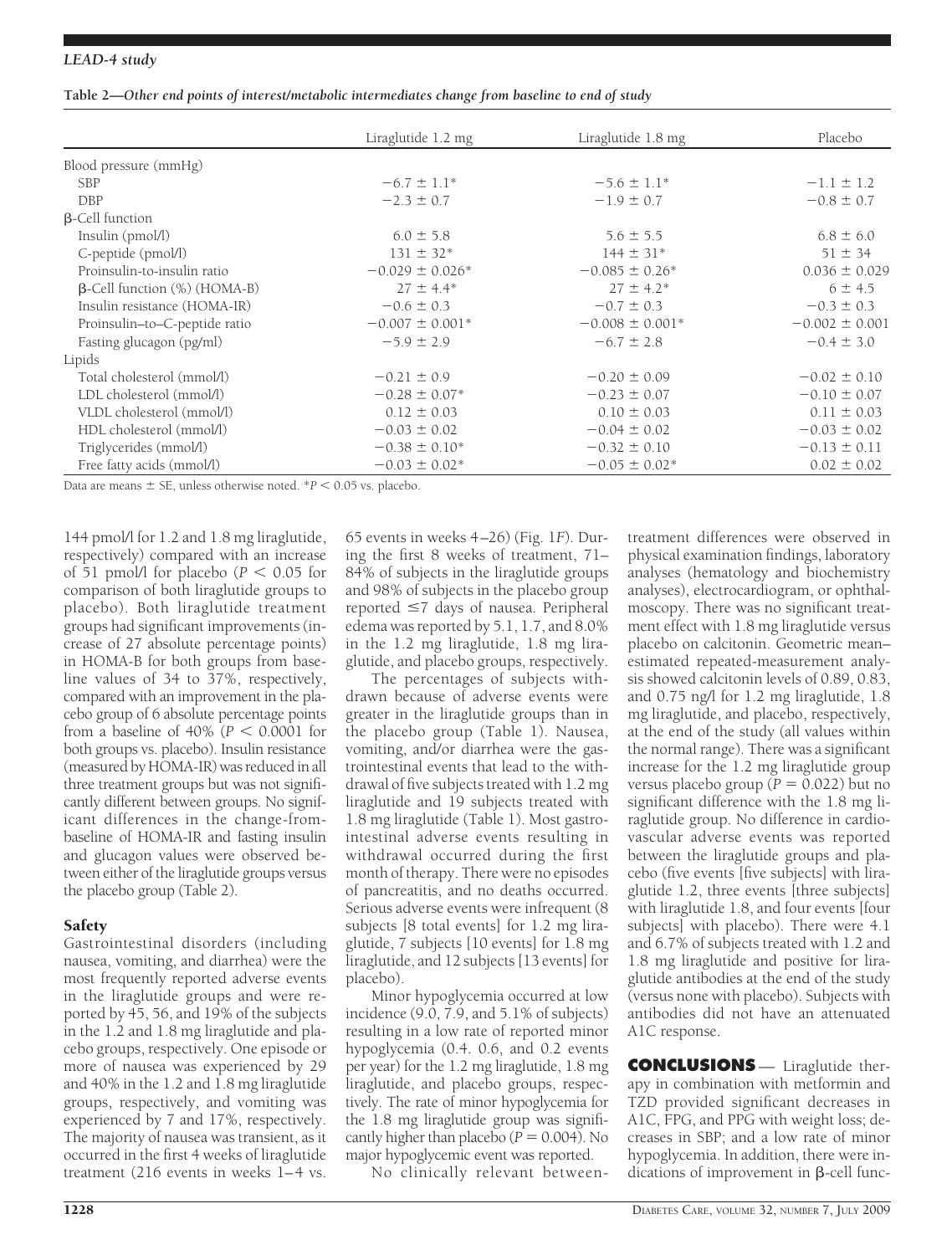#### *Zinman and Associates*

tion with liraglutide treatment compared with placebo. While improvement in -cell function may have been a consequence of improved glucose control, it could well be a direct effect of liraglutide, which is known to stimulate glucosedependent endogenous insulin secretion. Gastrointestinal adverse events were reported more frequently with liraglutide treatment, with most of the events occurring early in treatment. The glucoselowering effects of the two doses of liraglutide were similar, although there were significantly more gastrointestinal adverse events with the higher dose. However, it is likely that there is significant individual variation in the development of nausea and glycemic effectiveness.

The underlying pathophysiology of type 2 diabetes is complex and involves three main factors: a relative decrease in -cell insulin secretory function; increased glucose production by the liver, which is at least partially mediated by inappropriately increased glucagon levels; and decreased glucose uptake by muscle. The triple therapy of metformin, TZD, and GLP-1 receptor agonists has the potential of addressing all three underlying abnormalities and results in improved glycemic control, potential weight loss, and improvements in  $\beta$ -cell function with minimal risk of hypoglycemia. The use of this triple therapy has demonstrated the largest decreases in A1C and SBP values in the LEAD program. It should be noted that  $\sim$  50% of the subjects initiated TZD treatment during the run-in period, and doses of metformin and TZD were maximized during this period, which may account for the improvements observed in the placebo arm of this study.

Exenatide, a commercially available GLP-1 receptor agonist, is a synthetic version of exendin-4. Unlike liraglutide, which is dosed once daily independently of meals, exenatide is dosed twice daily within 60 min of breakfast and dinner (14). The findings in this study support the findings of a previous study (15) in which 233 subjects inadequately controlled with a stable dose of TZD (rosiglitazone  $\geq$ 4 mg/day or pioglitazone  $\geq$ 30 mg/day) with or without metformin treatment (79% were treated with metformin) were randomized to add exenatide treatment ( $n = 121$ ) or placebo ( $n = 112$ ) for 16 weeks of treatment. At the end of the study, A1C values decreased by 0.89%, compared with a slight increase of 0.09% in the placebo group ( $P < 0.001$ ). Body

weight decreased by 1.75 kg (vs. 0.24 kg in the placebo group;  $P < 0.001$ ), and other measurements of glycemic control (FPG, mean SMPG, and mean postprandial SMPG values) all showed significant improvement with exenatide treatment. These studies support the effectiveness of this type of diabetes regimen, particularly as it is associated with modest weight loss and low risk of hypoglycemia.

The very significant change in SBP observed in this study appears to be of larger magnitude than that observed in the other LEAD studies. TZD treatment is associated with a modest reduction in blood pressure but is also associated with fluid retention. There may be an interaction between the cardiovascular effects of liraglutide and TZD. Further study would be of obvious interest, particularly if there was potential for long-term cardiovascular benefit.

The specific mechanism(s) of SBP reduction and the slight increases in pulse with liraglutide remain to be further studied. Based on data with native GLP-1, it could be speculated that the effect on SBP relates to reduced renal sodium reabsorption (16,17). Native GLP-1 has been shown to improve endothelial function in patients with type 2 diabetes and coronary heart disease (18) and in vitro endothelial cell models (19). The latter has also been shown for liraglutide (20). Potentially, the slight increases in pulse observed with liraglutide may be compensatory for the decreases in SBP.

In summary, this study demonstrated that the triple combination of liraglutide, metformin, and TZD is an effective and safe treatment for patients with type 2 diabetes. This combination significantly improved glycemic control and other efficacy parameters, in addition to resulting in significant weight loss and improved blood pressure.

**Acknowledgments**— B.Z. has attended advisory boards for Amylin, Eli Lilly, GSK, Merck, sanofi-aventis, and Servier and has received research support from GlaxoSmithKline, Merck, Novartis, and Novo Nordisk. J.B.B. has conducted clinical trials and provided consultation for Novo Nordisk, Amylin Pharmaceuticals, and Eli Lilly under contract with the University of North Carolina; these relationships do not provide him with direct financial benefit. A.L. has received research grants from 7TM Pharma, Abbott Laboratories, ActivX Biosciences, Amylin Pharmaceuticals, AstraZeneca, Aura Laboratories, Aventis Pharmaceuticals, Boehringer Ingelheim Pharmaceuticals, Bristol-Myers

Squibb, Calpis, Conjuchem, Daiichi Sankyo, DepoMed, Eli Lilly & Company, Elixir Pharmaceuticals, Essentialis, Forest Laboratories/Forest Research Institute, Generex Pharmaceuticals, GlaxoSmithKline, Hollis-Eden, Hoffmann-La Roche, Incyte, InteKrin Therapeutics, Johnson & Johnson, King Pharmaceuticals, Kowa Research Institute, Lilly ICOS, Merck & Company, Metabasis, Metabolic Solutions, Microbia, Novartis Pharmaceuticals, Novo Nordisk, Pfizer, Pharmacopeia, Regeneron Pharmaceuticals, Reliant Pharmaceuticals, Sankyo Pharma Development/Sankyo USA, sanofiaventis, Schering-Plough, Sepracor, Takeda Pharmaceuticals America, TAP Holdings, Transition Therapeutics, Tularik, VIVUS, and Wyeth-Ayerst. P.R. has attended advisory boards for Novo Nordisk. P.H. and M.Z. are both employees of Novo Nordisk. L.B. has acted as an investigator for Amylin Pharmaceuticals, Astra-Zeneca, Boehringer-Ingelheim Pharmaceutical, Bristol-Myers Squibb, Eli Lilly and Company, MannKind Corporation, Merck & Company, Novo Nordisk, Novartis, Pfizer, and sanofiaventis; has been a speaker for Abbott, Amylin Pharmaceuticals, AstraZeneca, Bristol-Myers Squibb, Daiichi Sankyo, Eli Lilly & Company, GlaxoSmithKline, LifeScan, Merck & Company, Novartis, Novo Nordisk, Pfizer, and sanofiaventis; and has acted as consultant for Boehringer-Ingelheim Pharmaceutical and Hazlozyme. No other potential conflicts of interest relevant to this article were reported.

The authors acknowledge the assistance of the LEAD-4 Met+TZD Study Group, their staff, clinical trial personnel, and the subjects for participating in the study. The LEAD-4 Study Investigators are listed in online appendix 1. We also thank C.T. Chang for statistical assistance and Angela M. Campbell and Jennifer M. Faleska for writing assistance (all from Novo Nordisk).

#### **References**

- 1. Kahn SE, Haffner SM, Heise MA, Herman WH, Holman RR, Jones NP, Kravitz BG, Lachin JM, O'Neill MC, Zinman B, Viberti G, the ADOPT Study Group. Glycemic durability of rosiglitazone, metformin, or glyburide monotherapy. N Engl J Med 2006;355:2427–43
- 2. UKPDS Group. Intensive blood-glucose control with sulphonylureas or insulin compared with conventional treatment and risk of complications in patients with type 2 diabetes (UKPDS 33). UK Prospective Diabetes Study (UKPDS) Group. Lancet 1998;352:837–53
- 3. Green J, Feinglos M. Update on type 2 diabetes mellitus: understanding changes in the diabetes treatment paradigm. Int J Clin Pract 2007;61(Suppl. 154):3–11
- 4. Holst JJ. The physiology of glucagon-like peptide 1. Physiol Rev 2007;87: 1409–1439
- 5. Knudsen LB, Nielsen PF, Huusfeldt PO, Johansen NL, Madsen K, Pedersen FZ,